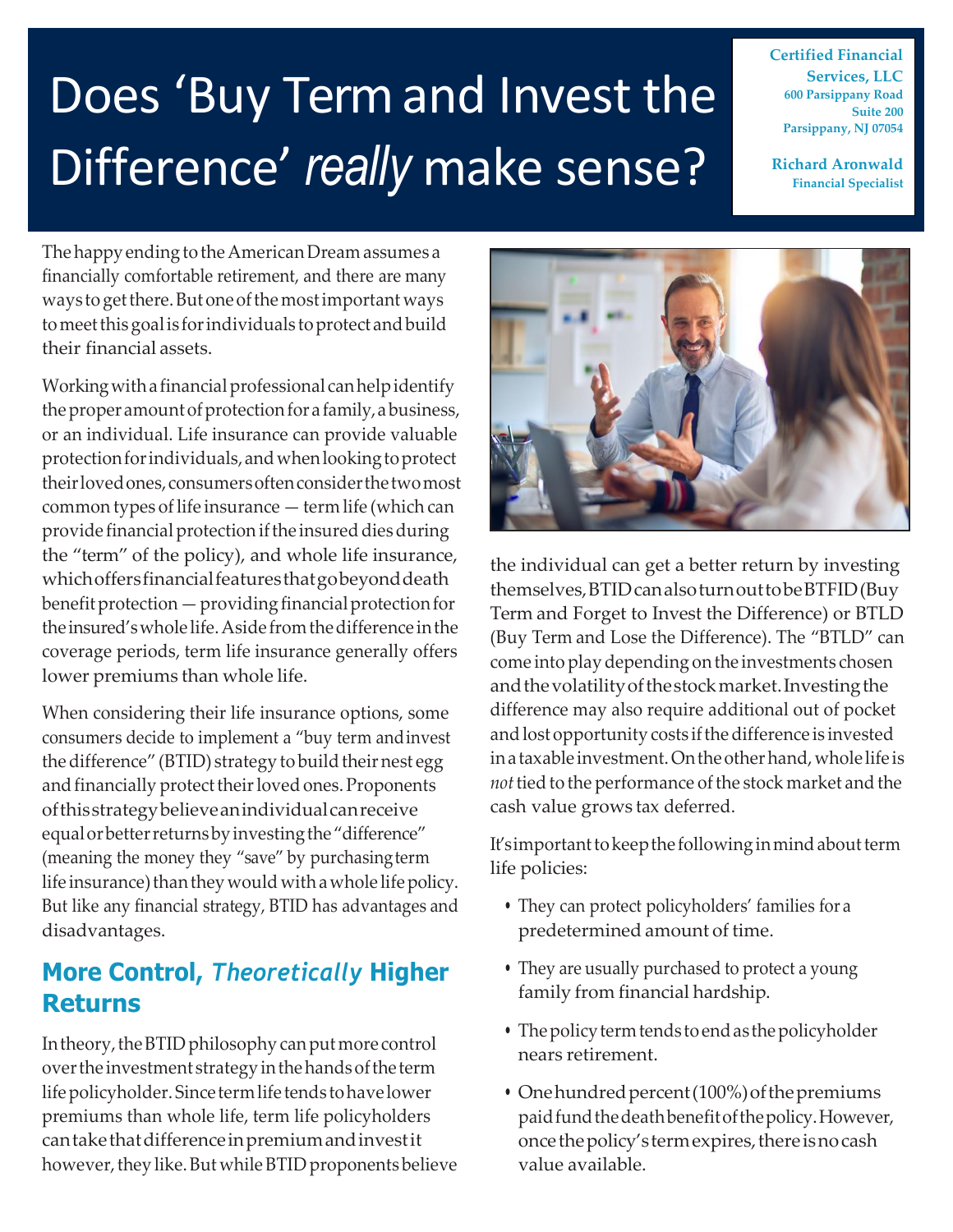• Historical studies note that fewer than 2% of term life policies pay a death claim.<sup>1</sup>

## **Discipline Required, Death Benefits Lapse**

Wholelifeoffersonemajoradvantageovertermlife as long as premiums are paid, the life insurance lasts for the policyholder's whole lifetime.<sup>2</sup> When a term life policy expires, the policyholder may need to buy anotherpolicyinorderforcoveragetocontinue.They will need to prove insurability and since they will be older,it will likely mean a higher premium.

Whole life policyholders pay a higher premium (than term policyholders do), essentially allowing the insurance company to invest on their behalf.Whole life from a mutual life insurer has another benefit the cash value of a whole life policy is guaranteed to increase, which can provide the policyholder with a valuable asset over time<sup>3</sup> that can be used for funding achild'seducation, startingabusiness,retirement,or anything else the policyholder desires.<sup>4</sup>

Tomake the BTID strategy work successfully, the term life buyer must be financially disciplined and motivated. Those choosing this strategy must remember to consistently invest the difference between the term life and whole life policy premiums. For many, it's too easytouse that "extra"moneyinotherways.There'sno quarterlyormonthly"bill"toremindthemtoinvest it.Conversely,awhole lifepolicyrequiresaregular payment to stay in force — and, if purchased from amutuallifeinsurancecompany,mayalsoofferthe opportunity to earndividends.<sup>5</sup>

## **The Numbers Can Be Deceiving**

Sometimes, the numbers just don't add up for BTID. What one would spend on a 20-year term life policy could equal the annual premium for the first year of awhole lifepolicy.For example, a \$1million, 20-year term premium for a 40-year-old male is about \$800 a year. But consider this: After 20 years, the term life insurance policyholder will have spent \$16,000, with morethana95%chanceofstillbeingalive,based on actuarial results. At the end of the policy's "term," the policyholder would have nothing to show for the

\$16,000 spent.

Bycomparison,a\$1millionwholelifepolicywould have an approximate \$17,000 annual premium for that same individual. After the second annual premium is paid, there would typically be about \$18,000 in cash value.Andtheincreaseincashvalueeachyearisnearly equal to the annual premium.

Ultimately, in this example, consumers must ask themselves,dotheywanttopay\$16,000over20years and likely (95+%) outlive the 20-year term of the \$1 million death benefit? Or, would they prefer to spend \$17,000 annually, but maintain more than a \$1 million death benefit for their whole life?

The additional benefits of whole life are many:

- Whole life policies have a tax-deferred cashvalue component.<sup>6</sup>
- Policy values may be protected from creditors.<sup>7</sup>
- Whole life policies can offer additional protections in the event of disability via a Waiver of Premium rider.<sup>8</sup> Iftheinsuredweretobecomedisabled, the insurance company would continue to pay premiums throughout the disability.
- Whole life, particularly its death benefit, can give the policyholder the "permission" to spend down other assets during retirement, knowing they willbe replaced upon death.
- Whole life is not directly correlated to the fluctuations of the equity markets.

Consumers who wishtouse life insurance aspart of a savings strategy must decide whether they have the disciplineandknowledgetousetheBTIDstrategy—or if they would instead prefer to benefit from using whole life, with its guaranteed death benefit, as part of a solid savings strategy that is not tied to the performance of the stock and bondmarkets.

First and foremost, individuals considering the purchase ofanytypeoflifeinsurance shouldmeetwithafinancial professional to discuss their long-term goals and objectives, and how the policy they ultimately choose canhelpthemmeetthosegoals,whileprovidingthe most suitable coverage forthose they wish to protect.